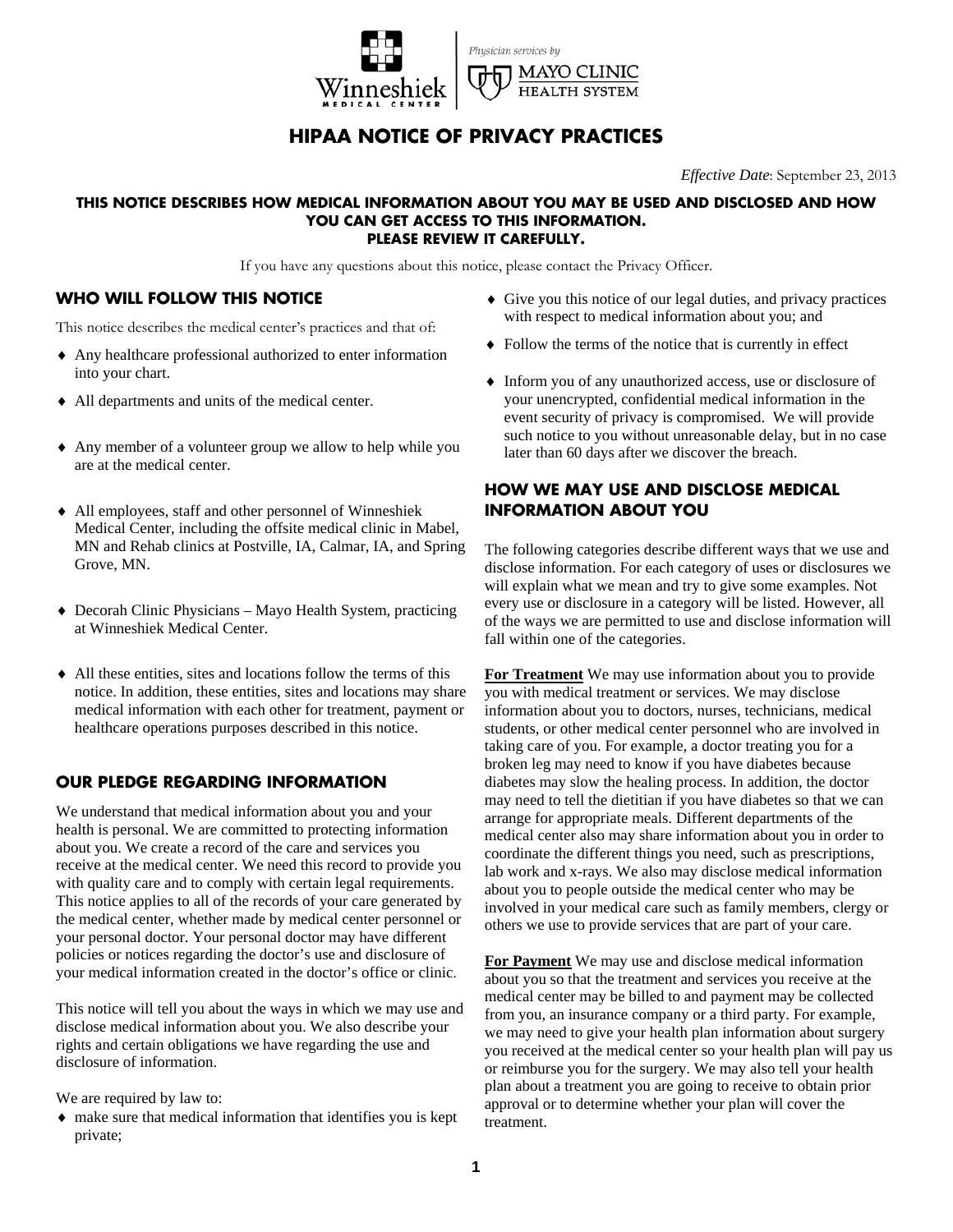**For Healthcare Operations** We may use and disclose medical information about you for healthcare operations. These uses and disclosures are necessary to run the medical center and make sure that all of our patients receive quality care. For example, we may use medical information to review our treatment and services and to evaluate the performance of our staff in caring for you. We may also combine medical information about many patients to decide what additional services the medical center should offer, what services are not needed, and whether certain new treatments are effective.

We may also disclose information to doctors, nurses, technicians, medical students, to promote learning and development of future healthcare providers, and other personnel for review and learning purposes. We may also combine the medical information we have with medical information from other hospitals to compare how we are doing and see where we can make improvements in the care and services we offer. We may remove information that identifies you from this set of medical information so others may use it to study healthcare and healthcare delivery without learning who the specific patients are.

**Appointment Reminders** We may use and disclose medical information to contact you as a reminder that you have an appointment for treatment or medical care. For example, mammography reminders.

**Follow-Up** We may use and disclose medical information to contact you for follow-up phone calls regarding your medical care. We may also use and disclose medical information to contact you for a written follow-up survey regarding the care you received.

**Treatment Alternatives** We may use and disclose medical information to tell you about or recommend possible treatment options or alternatives that may be of interest to you.

**Health-Related Benefits and Services** We may use and disclose medical information to tell you about health-related benefits or services that may be of interest to you. For example, support groups.

**Fundraising** We may use medical information about you to contact you in an effort to raise money for the medical center and its operations. We may disclose limited medical information to a foundation related to the medical center so that the foundation may contact you in raising money for the medical center. The department only would release the dates you received treatment or services and contact information such as your name, address and phone number.

If you do not want the medical center to contact you for fundraising efforts, you must notify the Privacy Officer in writing.

**Patient Directory** We may include certain limited information about you in the directory while you are a patient at the medical center. This information may include your name, location in the medical center, and your religious affiliation. The directory information, except for your religious affiliation, may also be released to people who ask for you by name. Your religious affiliation may be given to a member of the clergy, such as a

priest or rabbi or other members of your religion who ask to see the medical center patients, even if they don't ask for you by name. This is so your family, friends and clergy can visit you in the medical center and generally know how you are doing.

### **Individuals Involved in Your Care or Payment for Your Care**

We may release medical information about you to a friend or family member who is involved in your medical care. We may also give information to someone who helps pay for your care. We may also tell your family or friends your condition and that you are in the medical center. In addition, we may disclose medical information about you to an entity assisting in a disaster relief effort so that your family can be notified about your condition, status and location.

**Research** Under certain circumstances, we may use and disclose medical information about you for research purposes. For example, a research project may involve comparing the health and recovery of all patients who received one medication to those who received another, for the same condition. All research projects, however, are subject to a special approval process. This process evaluates a proposed research project and its use of medical information, trying to balance the research needs with patients' need for privacy of their medical information. Before we use or disclose medical information for research, the project will have been approved through this research approval process, but we may, however, disclose medical information about you to people preparing to conduct a research project, for example, to help them look for patients with specific medical needs, so long as the medical information they review does not leave the medical center. We will ask for your specific permission if the researcher will have access to your name, address or other information that reveals who you are, or will be involved in your care at the medical center.

**As Required By Law** We will disclose medical information about you when required to do so by federal, state or local law.

**To Avert a Serious Threat to Health or Safety** We may use and disclose medical information about you when necessary to prevent a serious threat to your health and safety or the health and safety of the public or another person. Any disclosure, however, would only be to someone able to help prevent the threat.

### **SPECIAL SITUATIONS**

**Organ and Tissue Donation** If you are an organ donor, we may release medical information to organizations that handle organ procurement or organ, eye or tissue transplantation or to an organ donation bank, as necessary to facilitate organ or tissue donation and transplantation.

**Military and Veterans** If you are a member of the armed forces, we may release medical information about you as required by military command authorities. We may also release information about foreign military personnel to the appropriate foreign military authority.

**Workers' Compensation** We may release medical information about you for workers' compensation or similar programs. These programs provide benefits for work-related injuries or illness.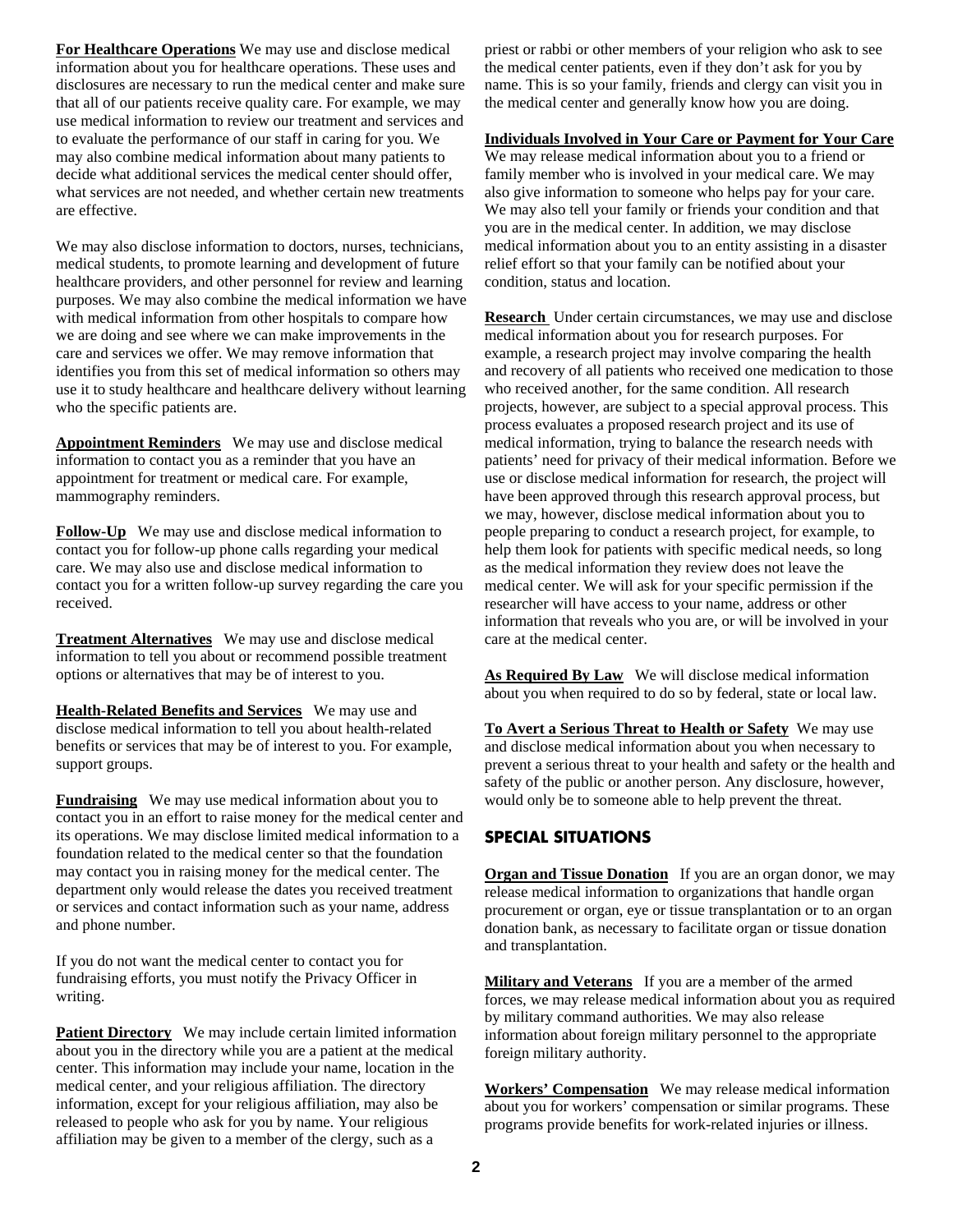**Public Health Risks** We may disclose medical information about you for public health activities. These activities generally include the following:

- $\bullet$  to prevent or control disease, injury or disability;
- $\bullet$  to report births and deaths;
- $\bullet$  to report child abuse or neglect;
- $\bullet$  to report reactions to medications or problems with using products;
- $\bullet$  to notify people of recalls of products they may be using;
- to notify a person who may have been exposed to a disease or may be at risk for contracting or spreading a disease or conditions
- $\bullet$  to notify the appropriate government authority if we believe a patient has been the victim of abuse or neglect. We will only make this disclosure when required or authorized by law.

**Health Oversight Activities** We may disclose medical information to a health oversight agency for activities authorized by law. These oversight activities include, for example, audits, investigations, inspections, and licensure. These activities are necessary for the government to monitor the healthcare system, government programs, and compliance with civil rights laws.

**Lawsuits and Disputes** If you are involved in a lawsuit or a dispute, we may disclose medical information about you in response to a court or administrative order. We may also disclose medical information about you in response to a subpoena, discovery request, or other lawful process by someone else involved in the dispute, but only if efforts have been made to tell you about the request or to obtain an order protecting the information requested.

**Law Enforcement** We may release medical information if asked to do so by a law enforcement official under the following circumstances:

- In response to a court order, subpoena, warrant, summons or similar process;
- To identify or locate a suspect, fugitive, material witness, or missing person;
- About the victim of a crime if, under certain limited circumstances, we are unable to obtain the person's agreement;
- About a death we believe may be the result of criminal conduct;
- About criminal conduct at the medical center; and
- In emergency circumstances to report a crime; the location of the crime or victims; or the identity, description or location of the person who committed the crime.

**Coroners, Medical Examiners and Funeral Directors** We may release medical information to a coroner or medical examiner. This may be necessary, for example, to identify a deceased person or determine the cause of death.

**National Security and Intelligence Activities** We may release medical information about you to authorized federal officials for intelligence, counterintelligence, and other national security activities authorized by law.

# **Protective Services for the President and Others** We may

disclose medical information about you to authorized federal officials so they may provide protection to the President, other authorized persons or foreign heads of state or conduct special investigations.

**Inmates** If you are an inmate of a correctional institution or under the custody of a law enforcement official, we may release medical information about you to the correctional institution or law enforcement official. This release would be necessary (1) for the institution to provide you with healthcare; (2) to protect your health and safety or the health and safety of others; or (3) for the safety and security of the correctional institution.

### **HOW WE MAY USE AND DISCLOSE MEDICAL INFORMATION ABOUT YOU WITH AUTHORIZATION**

Some uses and disclosures of your medical information can be made only with your written authorization, unless otherwise permitted or required by law. You may revoke this authorization anytime, in writing, unless the Clinic relies on the use or disclosure indicated in the authorization.

Examples of those uses and disclosures that may only be made with your written authorization:

- We will obtain your authorization for uses and disclosures of your health information that are not described in this Notice.
- We will disclose AIDS or HIV-related information, or substance abuse treatment information only with written authorization as required by applicable state law and/or federal regulations unless the law expressly permits otherwise.
- We will provide mental health information only if you have signed an authorization consistent with Iowa law.
- We will disclose separately maintained psychotherapy notes only with a specific authorization signed by you or your legal representatives.
- We will not use or disclose your protected health information for marketing purposes without your authorization. Moreover, if we will receive any financial remuneration from a third party in connection with marketing, we will tell you that in the authorization form.
- We will not sell your protected health information to third parties without your authorization. Any such authorization will disclose that we will receive compensation in the transaction.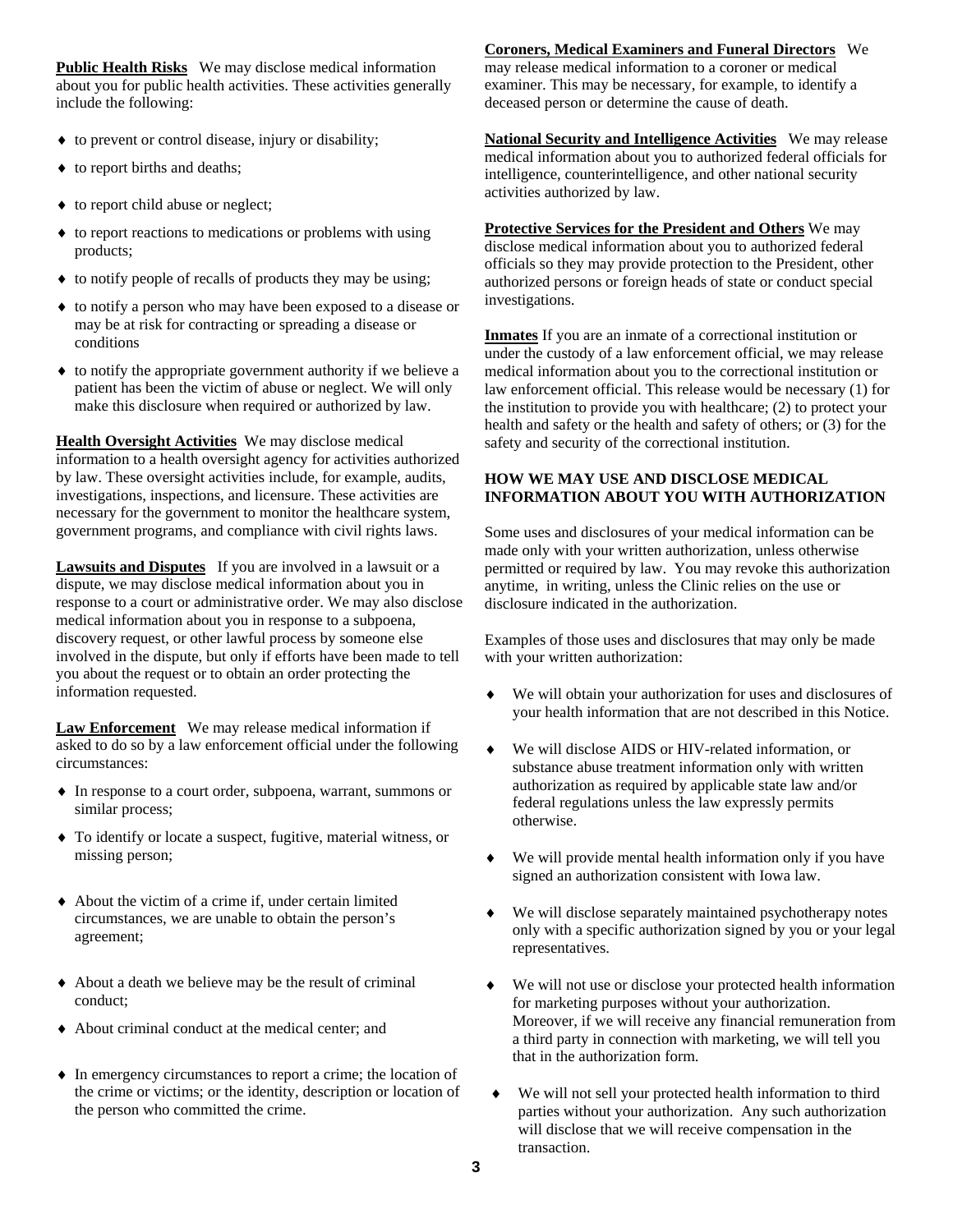#### **YOUR RIGHTS REGARDING INFORMATION ABOUT YOU**

You have the following rights regarding information we maintain about you:

**Right to Inspect and Copy** You have the right to inspect and copy medical information that may be used to make decisions about your care. Usually, this includes medical and billing records, but does not include psychotherapy notes.

For any medical information maintained in your electronic medical record your written request may include a request to provide a copy in electronic form. We will provide the information to you in the form and format you requested, assuming it is readily producible. If we cannot readily produce the record in the form and format you request, we will produce it in another readable electronic form we agree to.

In addition, we will transmit information from your electronic medical record directly to a person or entity of your choosing if the request is made in writing and you sign an authorization.

To inspect and copy medical information that may be used to make decisions about you, you must submit your request in writing to the Privacy Officer. If you request a copy of the information, we may charge a fee for the costs of copying, mailing or other supplies associated with your request.

We may deny your request to inspect and copy in certain very limited circumstances. If you are denied access to medical information, you may request that the denial be reviewed. Another licensed health care professional chosen by the medical center will review your request and the denial. The person conducting the review will not be the person who denied your request. We will comply with the outcome of the review.

**Right to Amend** If you feel that medical information we have about you is incorrect or incomplete, you may ask us to amend the information. You have the right to request an amendment for as long as the information is kept by or for the medical center.

To request an amendment, your request must be made in writing and submitted to the Privacy Officer. In addition, you must provide a reason that supports your request.

We may deny your request for an amendment if it is not in writing or does not include a reason to support the request. In addition, we may deny your request if you ask us to amend information that:

- Was not created by us, unless the person or entity that created the information is no longer available to make the amendment;
- Is not part of the medical information kept by or for the medical center;
- Is not part of the information which you would be permitted to inspect and copy; or
- Is accurate and complete.

**Right to an Accounting of Disclosures** You have the right to request an "accounting of disclosures." This is a list of the disclosures we have made of medical information about you. An accounting from paper records will not include disclosures for treatment, payment and health care operations. An accounting from your electronic medical record will include disclosures for treatment, payment and health care operations for three years prior to the request.

To request this list or accounting of disclosures, you must submit your request in writing to the Privacy Officer. Your request must state a time period which may not be longer than six years and may not include dates before April 14, 2003. Your request should indicate in what form you want the list (for example, on paper, electronically). The first list you request within a 12 month period will be free. For additional lists, we may charge you for the costs of providing the list. We will notify you of the cost involved and you may choose to withdraw or modify your request at that time before any costs are incurred.

**Right to Request Restrictions** You have the right to request a restriction or limitation on the medical information we use or disclose about you for treatment, payment or healthcare operations. You also have the right to request a limit on the medical information we disclose about you to someone who is involved in your care or the payment for your care, like a family member or friend. For example, you could ask that we not use or disclose information about a surgery you had.

We are not required to agree to your request, unless the disclosure is to a health plan or other payer for purposes of carrying out payment or health care operations and you have paid for the services in full yourself in advance. For all other requests for restrictions, if we do agree, we will comply with your request unless the information is needed to provide you emergency treatment.

To request restrictions, you must make your request in writing to the Privacy Officer. In your request, you must tell us (1) what information you want to limit; (2) whether you want to limit our use, disclosure or both; and (3) to whom you want the limits to apply, for example, disclosures to your spouse.

**Right to Request Confidential Communications** You have the right to request that we communicate with you about medical matters in a certain way or at a certain location. For example, you can ask that we only contact you at work or by mail.

To request confidential communications, you must make your request in writing to the Privacy Officer. We will not ask you the reason for your request. We will accommodate all reasonable requests. Your request must specify how or where you wish to be contacted.